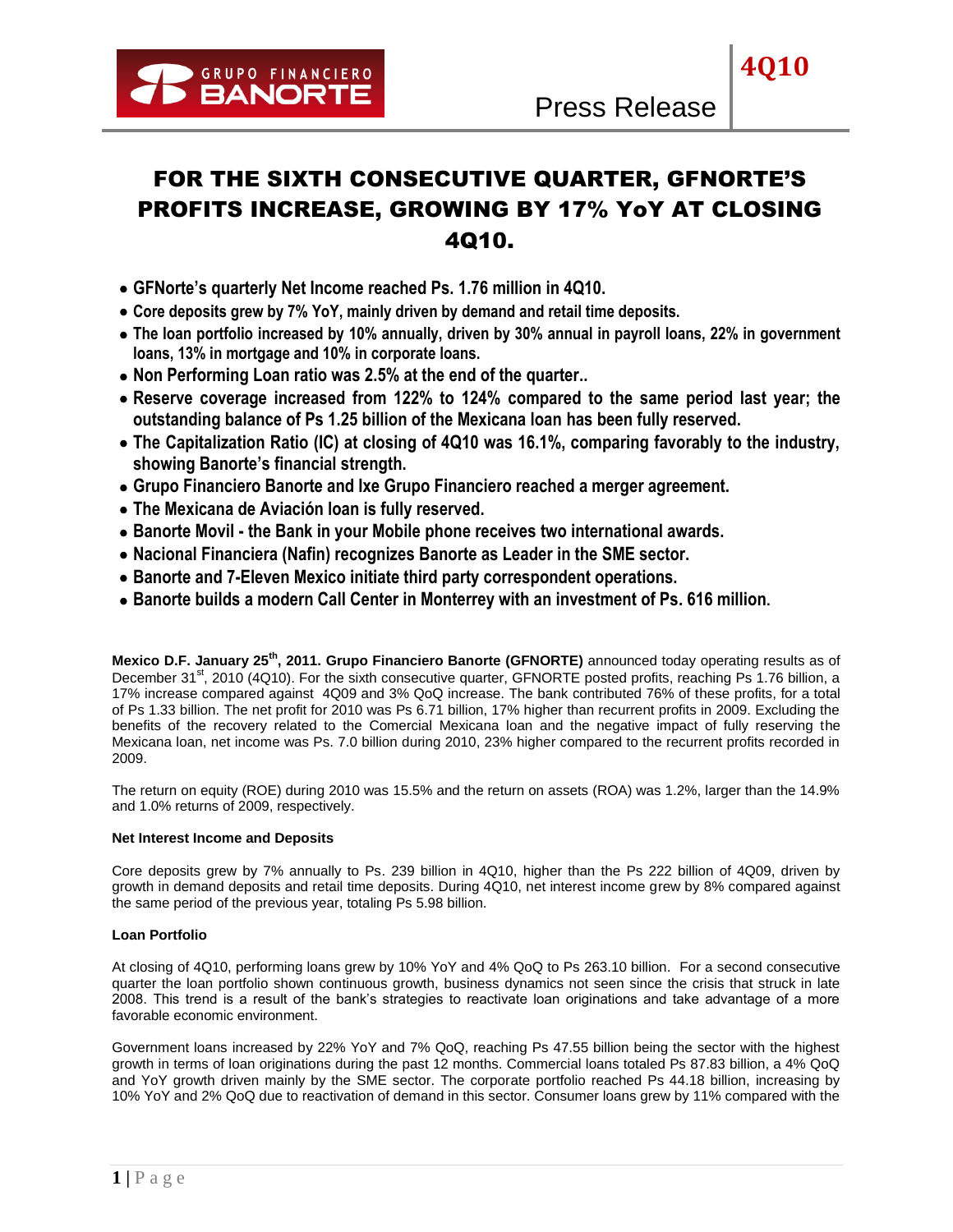# Press Release

same period of last year. Mortgages maintained a positive trend, finishing the quarter with a balance of Ps 55.72 billion, increasing 13% YoY and 4% QoQ, which consolidates Banorte as the number two mortgage bank in the country. Payroll loans totaled Ps 8.46 billion, an increase of 30% YoY and 6% QoQ. Credit card loans were at levels similar to 3Q10 with Ps 11.16 billion.

The bank's PDL ratio was 2.5% at the end of 4Q10 the same that we reported on 4Q09. Grupo Financiero Banorte closed 4Q10 with a PDL balance of Ps 6.66 billion. Without consider the fully reserving the Mexicana loan, the PDL ratio have been 2.0% at the end of the year.

The reserve coverage of the Group was 124% at closing of 4Q10, higher than the 122% registered during the same quarter of last year.

## **Efficiency Ratio**

The Efficiency Ratio for 2010 was 52%, slightly lower than the level registered last year.

#### **Capitalization**

The Capitalization Ratio was 16.1% at closing of 4Q10, with a Tier 1 of 12.1%. This solid level will allow Banorte to take advantage of high quality growth opportunities.

#### **Other Subsidiaries**

Long Term Savings, which includes the AFORE, Insurance and Annuities, reported net income of Ps 444 million during 2010, 17% higher than during previous year. During 2010, Other Finance Companies which includes the Factoring & Leasing company and Warehouse registered profits of Ps 500 million, 18% higher than in 2009. The Broker Dealer (Brokerage House) posted profits during 2010 of Ps 403 million, a 98% increase from 2009.

#### **Material Events of the Quarter**

During 4Q10, Banorte continued its efforts to strengthen its fundamentals, and emerge a more solid institution that will take advantage of growth opportunities under a more favorable economic environment, despite growing competition. These efforts are reflected in the following events:

#### **Gruma has announced its intention to sell part of its stake in Grupo Financiero Banorte.**

On January 21<sup>st</sup>, Gruma, made public that intends to sell part of its common shares in GFNORTE through a global offering, which as of today represent 8.80% of GFNORTE's share capital.

# **Grupo Financiero Banorte and Ixe Grupo Financiero reach a merger agreement.**

On November 17<sup>th</sup>, following the material event published on October 19<sup>th</sup> stating that Grupo Financiero Banorte S.A.B de C.V. ("GFNORTE") (BMV: GFNORTEO) and IXE Grupo Financiero S.A.B. de C.V. ("IXE") (BMV: IXEGFO) had reached a binding agreement to pursue an integration mechanism, GFNORTE revealed that after having carried out the corresponding audits, both institutions had reached a binding merger agreement, subject to corporate approvals by corresponding authorities. It is estimated that the merger will be completed before the end of 1Q11. Duff & Phelps, issued an opinion stating that as of the date of the binding agreement, the merger consideration is fair to GFNorte shareholders.

#### **Mexicana de Aviación had been 100% reserved**

GFNORTE reported that as of December  $31^{st}$ , 2010, the loan's outstanding balance of Ps 1.25 billion had been 100% reserved.

## **Banorte Movil - the Bank in your Mobile phone demonstrates leadership.**

"Banorte Mobile" received the "Best Solution in the Mobile category" award granted by the Mexican Internet Association and the Latin American Institute of Electronic Commerce, as well as the "E-Commerce Award Mexico 2010". These recognitions demonstrate Banorte's leadership in technology and innovation in mobile banking.

## **Nacional Financiera (Nafin) recognizes Banorte as Leader in the SME sector.**